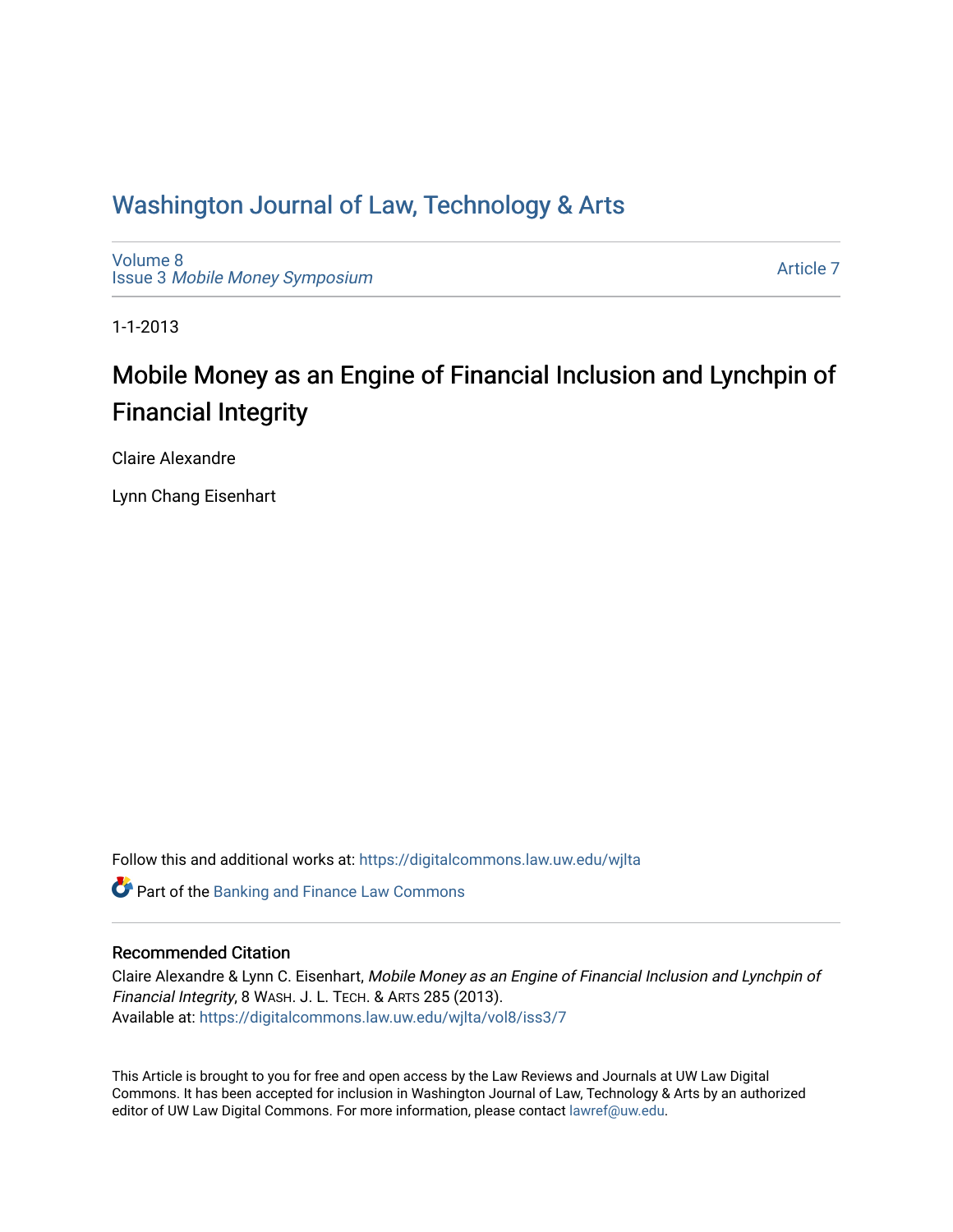## WASHINGTON JOURNAL OF LAW, TECHNOLOGY & ARTS VOLUME 8, ISSUE 3 MOBILE MONEY SYMPOSIUM 2013

## MOBILE MONEY AS AN ENGINE OF FINANCIAL INCLUSION AND LYNCHPIN OF FINANCIAL INTEGRITY

*Claire Alexandre and Lynn Chang Eisenhart[\\*](#page-1-0)* © Claire Alexandre and Lynn Chang Eisenhart

Cite as: 8 WASH. J.L. TECH. & ARTS 285 (2013) http://digital.law.washington.edu/dspace-law/handle/1773.1/1200

#### **ABSTRACT**

*Few people would dispute that mobile money can be an engine of financial inclusion and has the potential to reach millions of customers, including those at the bottom of the socio-economic pyramid. Fewer though would characterize mobile money as the lynchpin of financial integrity. But financial inclusion and financial integrity have at least three tangential points to mobile money: (1) mobile money will help reduce dependency on cash, which is the common enemy of both financial inclusion and financial integrity, (2) mobile money generates data which is instrumental to the health and growth of both financial inclusion and financial integrity, and (3) mobile money accelerates the development of accounts, which are the backbone of financial inclusion and financial integrity. In any case, if mobile money is to deliver on its promises for both financial inclusion and financial integrity, three regulatory barriers need to be removed.*

<span id="page-1-0"></span><sup>\*</sup> Claire Alexandre is a public policy expert in mobile and financial services and until recently, Senior Program Officer – Financial Services for the Poor at the Bill and Melinda Gates Foundation. Lynn Chang Eisenhart is a Program Officer – Financial Services for the Poor at the Bill and Melinda Gates Foundation. We thank Jane K. Winn, Louis de Koker, and Laura Powell for their contributions.

This Article was presented at the Mobile Money in Developing Countries: Financial Inclusion and Financial Integrity Conference held in April 2012 at the University of Washington School of Law with the support of the Linden Rhoads Dean's Innovation Fund.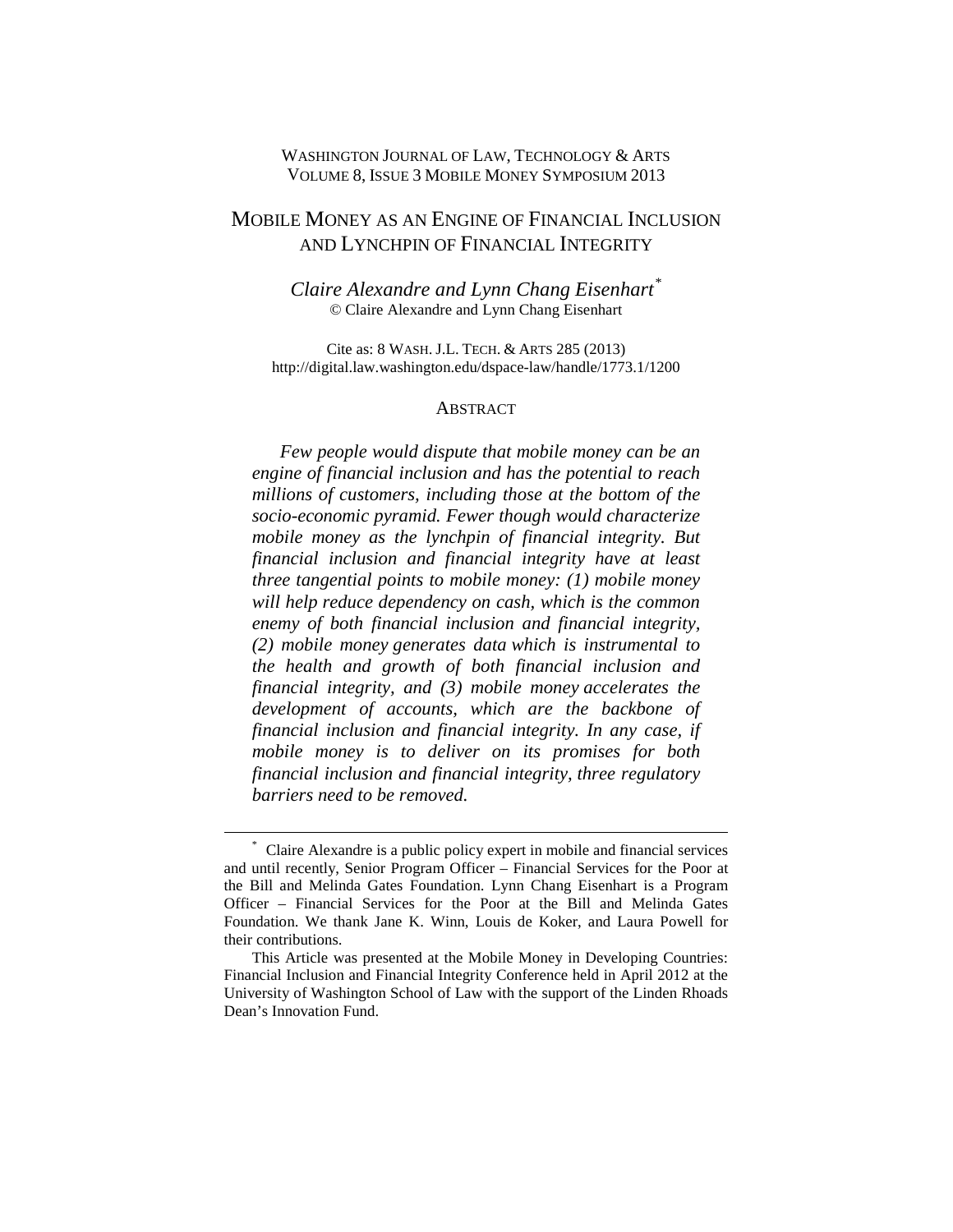## TABLE OF CONTENTS

| I. Mobile Money Reduces the Dependency on Cash 288 |  |
|----------------------------------------------------|--|
|                                                    |  |
| III. Mobile Money Accelerates the Development      |  |
|                                                    |  |
|                                                    |  |
|                                                    |  |

#### **INTRODUCTION**

In its Monetary Policy Statement of February 2012, the Bank of Tanzania highlights how "mobile financial services have contributed significantly towards broadening access to financial services in Tanzania given the high level of mobile phone usage."<sup>[1](#page-2-0)</sup> Despite a high poverty rate, 78 percent of Tanzanian households and 63 percent of Tanzanians own a mobile phone. Simply walking through a market in Arusha shows ample evidence of the widespread availability of mobile devices and communication networks. By contrast, only 12 percent of the population in Tanzania was banked in 2009, leaving the remaining 88 percent to meet their financial needs through informal instruments and mechanisms outside the banking sector.

If people use mobile services to transmit voice and text messages, why should they not also use their mobile phones to transmit and store value? It may not be an obvious question for affluent customers who have several options with which to manage their financial needs, but for the 88 percent mentioned above, it is an important one. Leveraging existing infrastructure and services must be part of a solution that reduces costs low enough to reach down market and improve access to financial services in developing countries. In Tanzania, providers such as Tigo, Vodacom, Airtel, and Zantel are doing just that when they offer

<span id="page-2-0"></span><sup>1</sup> BANK OF TANZANIA, MONETARY POLICY STATEMENT: THE MID-YEAR REVIEW 10 (2012), *available at* http://www.bot-tz.org/Publications/ MonetaryPolicyStatements/2012\_Feb\_MPS.pdf.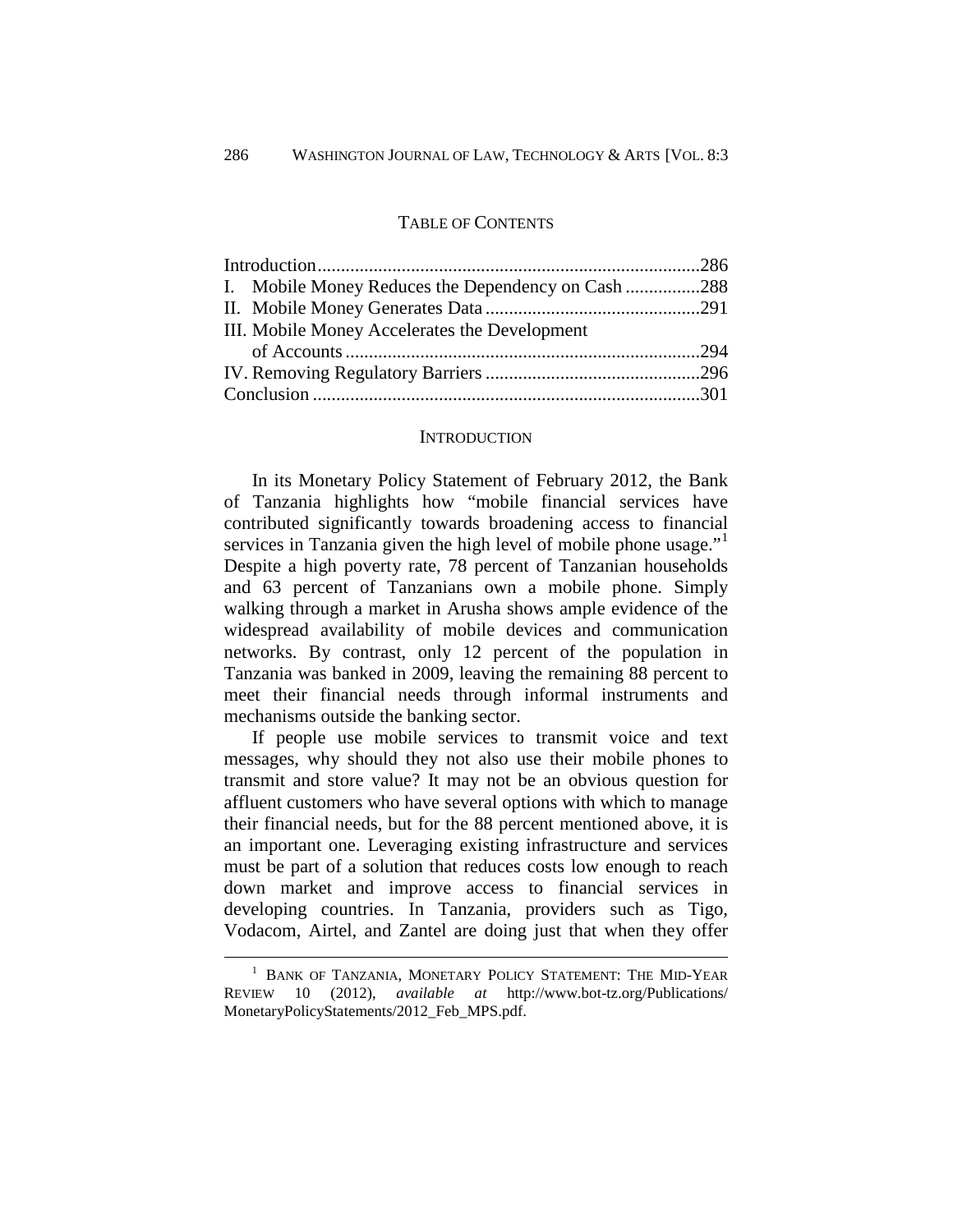mobile money services. When customers sign up for one of these services, they get an account from which they can send, receive, and store money using their mobile phone. This is in large part what Bank of Tanzania refers to in its Policy Statement.

Mobile money is at the crossroads of mobile communications and financial services, its power in distribution and marketing disguised under a technology facade. It is without a doubt disruptive to the business of incumbent financial services providers and has the potential to foster broad transformation through improved efficiency and simplified access. It is still a very young "industry" however; the first services were only launched commercially in the Philippines less than ten years ago and mobile money is becoming a reality at scale so far only in East Africa. So the potential is there, but it still needs to be realized.

Among the stakeholders interested in mobile money, policymakers and regulators are in a good position to drive change. When it comes to financial inclusion, mobile money appears very promising as it addresses the problems of cost and proximity, both of which contribute to the staggering figures of financial exclusion. When it comes to financial integrity however, mobile money seems less appreciated. Some worry that mobile money can be damaging to financial integrity as it increases the velocity of transactions. Some even have the perception that mobile money, when issued by mobile operators in particular, might be unregulated. This creates the impression of greater risk and seems to reinforce views that financial inclusion and financial integrity are in opposition with each other.

Rather than being the apple of discord between financial inclusion and financial integrity, mobile money actually serves both objectives by (1) helping to reduce dependency on cash, which is the common enemy of both financial inclusion and financial integrity, (2) generating data which is instrumental to the health and growth of both financial inclusion and financial integrity, and (3) accelerating the development of accounts, which are the backbone of financial inclusion and financial integrity. If mobile money is to deliver on its promises for both financial inclusion and financial integrity, three regulatory barriers need to be removed.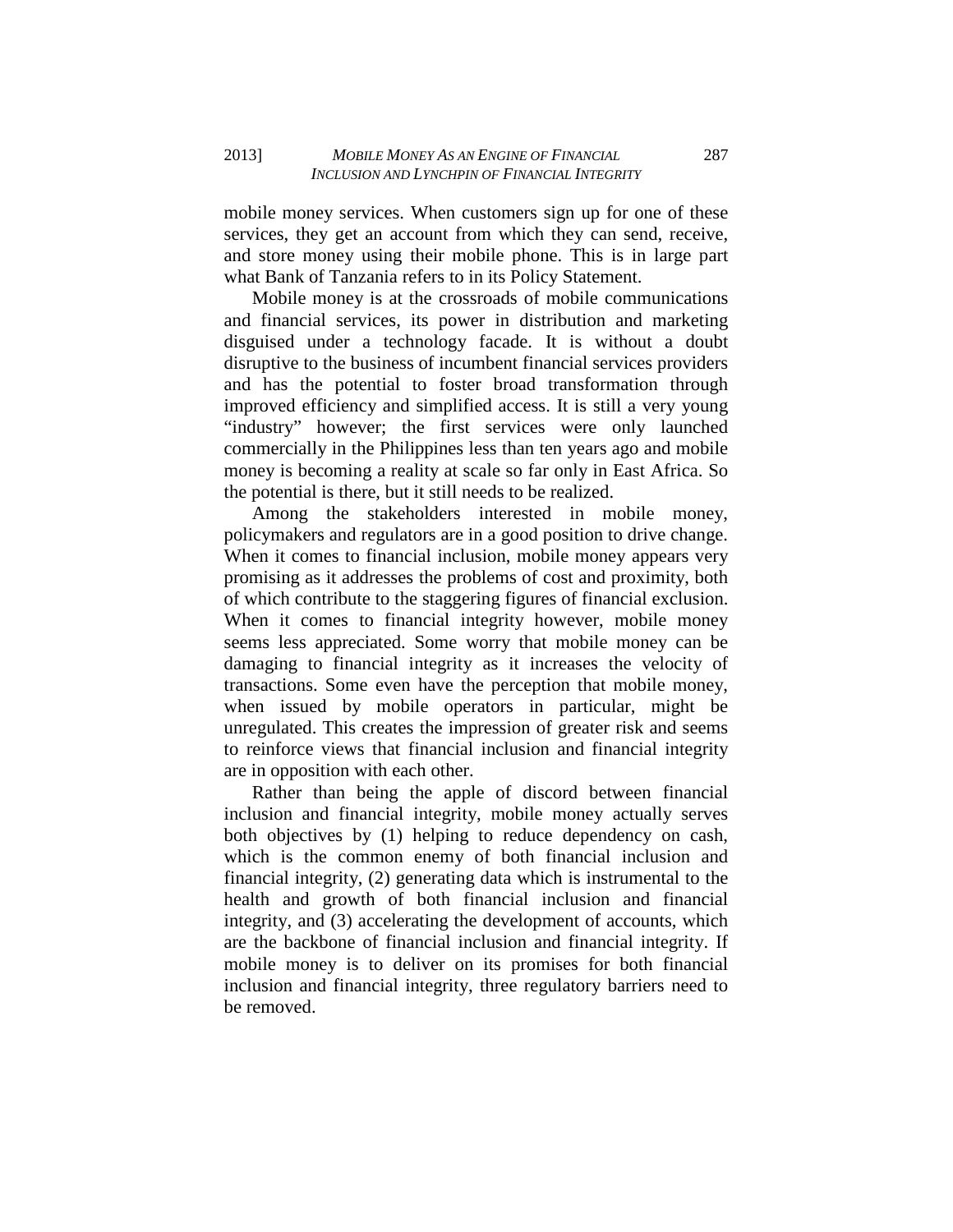#### I. MOBILE MONEY REDUCES THE DEPENDENCY ON CASH

The role of cash, its costs, and its benefits are usually approached from a convenience point of view, and when cost is addressed, it is from the issuer perspective and how much it costs the State to mint. Canada is waving farewell to its one penny coins; they cost more to mint than they are worth. [2](#page-4-0) The use of cash also has other indirect costs and policy ramifications.

Living on the equivalent of a couple of dollars a day does not only entail a more precarious life due to little means. It also implies spending a great amount of energy and resources to manage cash, keep it safe, and transport it. While wealthier people live their financial lives using electronic financial instruments, poorer customers often have no choice but getting by with cash and physical assets. From a regional perspective, the difference is staggering: any single individual performs on average one hundred or more cashless transactions per year in developed countries, but less than one in Africa. [3](#page-4-1) Financial inclusion advocates could be tempted to limit their remittances to protect poor people using cash. A more ambitious goal to improve access to financial services, however, should actually start with finding ways to move away from a total dependence on cash and instead promote the use of electronic means to store value and transfer it. Make no mistake—this is not about going "cashless"; this is about providing consumers with an *option* to use electronic money or cash. As Mas and Porteous put it, "[i]t's freedom from cash, not absence of cash."<sup>[4](#page-4-2)</sup> And this is where mobile money can help.

Simply put, mobile money is essentially electronic money. It contributes to the development of an electronic ecosystem of

<span id="page-4-0"></span><sup>2</sup> *Canada Kills the Penny as Americans Advocate for Similar End*, HUFFINGTON POST (Mar. 30, 2012), http://www.huffingtonpost.com/2012/ 03/30/canada-penny-currency-dead\_n\_1391050.html.

<span id="page-4-1"></span> $3$  THE WORLD BANK, PAYMENT SYSTEMS WORLDWIDE: A SNAPSHOT  $-$ OUTCOMES OF THE GLOBAL PAYMENT SYSTEMS SURVEY 2010 vii (2010), *available at* http://siteresources.worldbank.org/FINANCIALSECTOR/

<span id="page-4-2"></span><sup>&</sup>lt;sup>4</sup> Ignacio Mas & David Porteous, *A LiFi World*, CONSULTATIVE GRP. TO ASSIST THE POOR BLOG (Jan. 11, 2012), http://technology.cgap.org/ 2012/01/11/a-lifi-world/.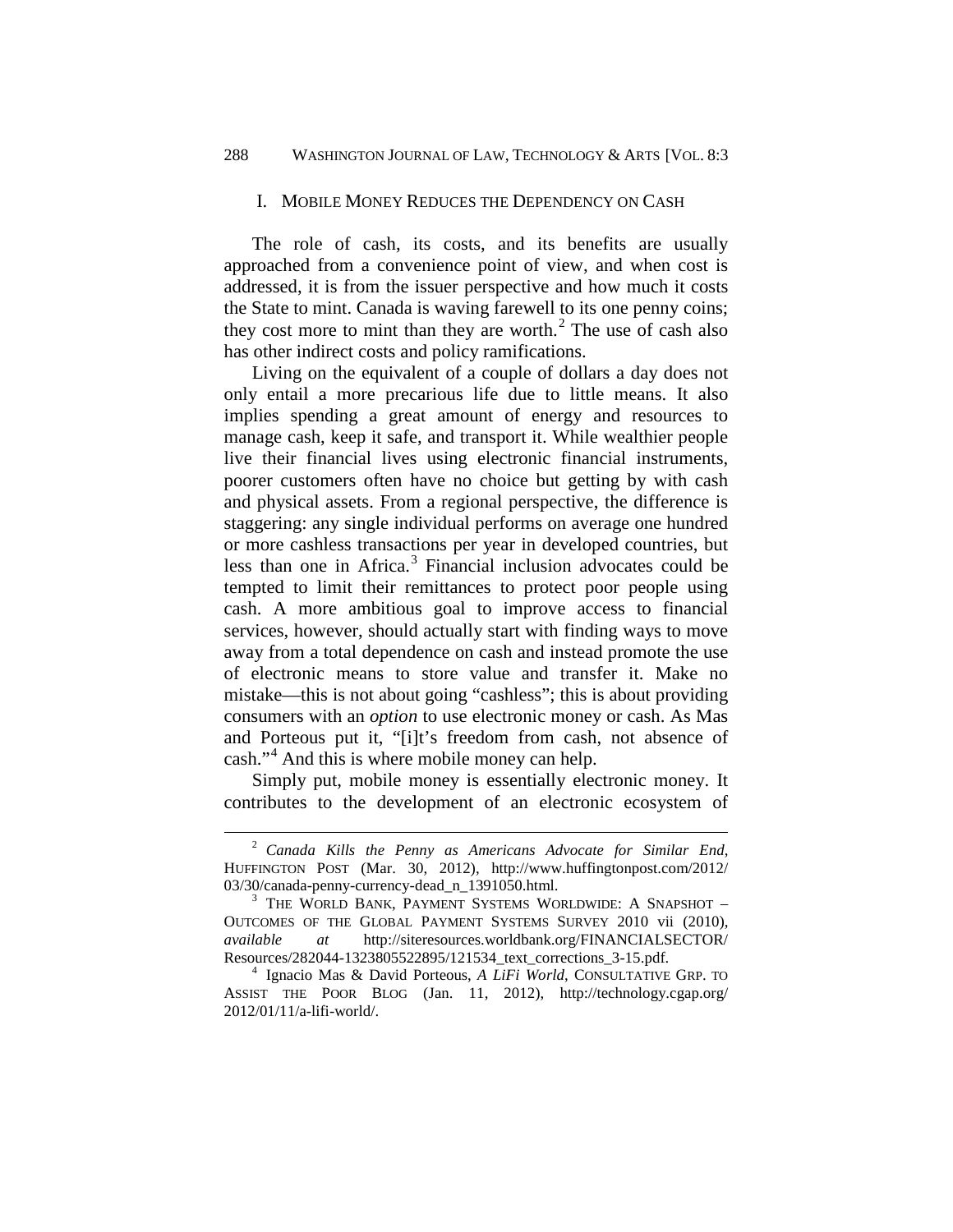financial services due to three key attributes. First, it enables the conversion, both ways, between cash and electronic money through a network of retailers. This may sound benign but it is actually the part of the value chain that is most critically lacking and the most difficult to design and execute well. [5](#page-5-0) Second, mobile money provides a storage facility for electronic value in the form of an account. For many customers, it will be their first account ever. Finally, mobile money offers a mechanism for transactions to take place electronically, which is particularly useful for nonproximity scenarios.

Of course, the ability to make mobile payments is not enough from a financial inclusion perspective. People need more than payment or storage functionalities to manage their financial lives insurance, credit, and different types of saving options are also important, if not essential. However, repaying a loan when you only have cash is not always convenient. If you save a dollar a week, you might not feel like walking to the bank for that dollar every week. Paying someone close by is easy with cash, but still assumes you are going to carry cash with you, which is not always safe. Although mobile money is not a panacea, it can facilitate access to financial services in a manner that cash simply cannot.

The impact of mobile money on reducing the use of cash has less to do with the underlying technology and more with its convenience. Mobile money customers can use their own mobile devices to initiate transactions or check the status of their account wherever they have mobile coverage. If they need to deposit or withdraw cash, they know there is a store next door where they can make the conversion. If the experience is consistent over time and across different outlets, it will contribute to the creation of trust that is necessary to increase the use of electronic instruments and mobile money. Essentially, mobile money is more about distribution and accessibility than technology.

If mobile money helps the case of financial inclusion, it can also help another public good that is not available with cash:

<span id="page-5-0"></span><sup>5</sup> Frederik Eijkman et al., *Bridges to Cash: The Retail End of M-PESA*, 34 SAVINGS & DEV. 219, 225 (2010), *available at* http://ssrn.com/ abstract=1655248.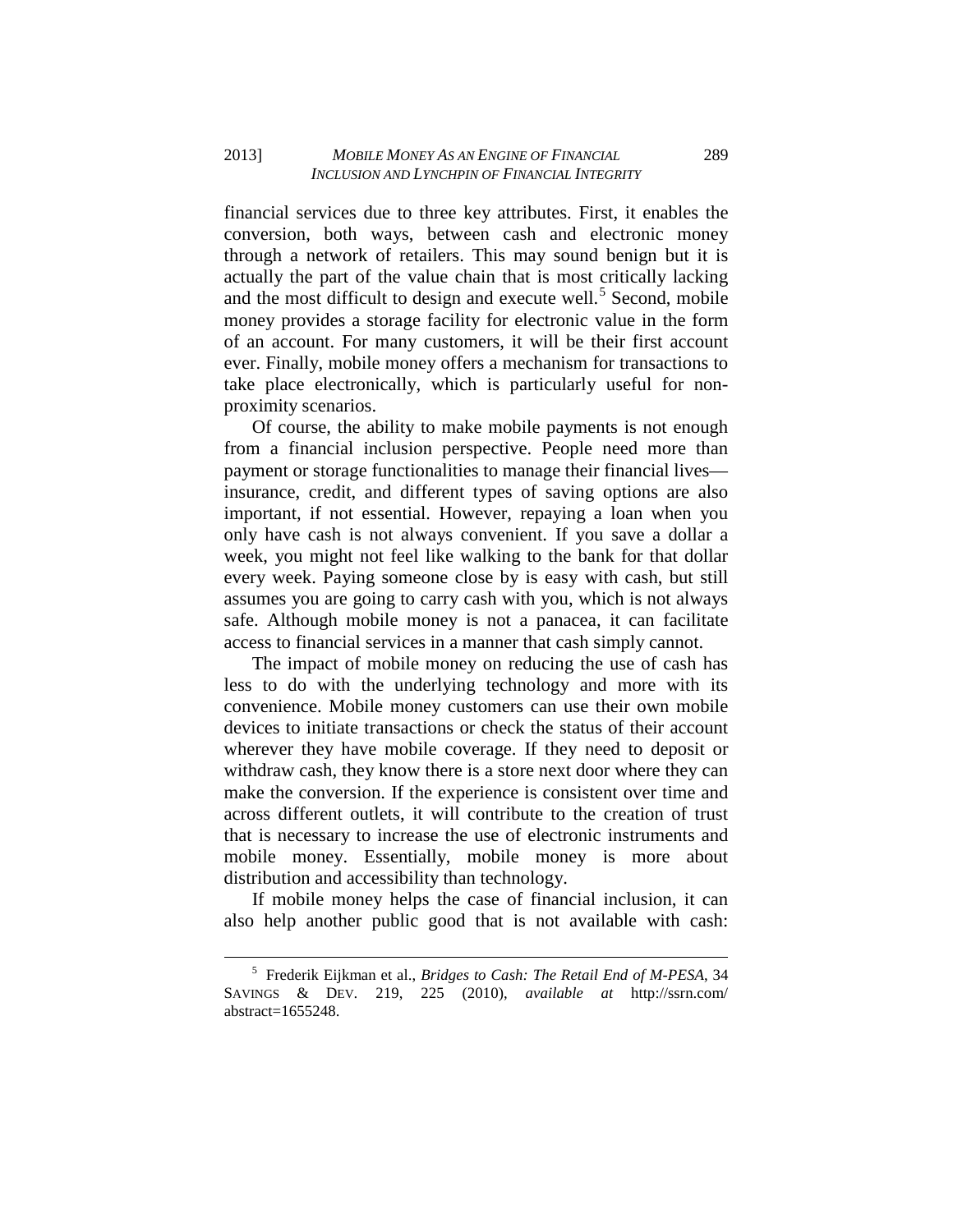financial integrity. Criminal and fraudulent activities are often more difficult to spot and disrupt if their proceeds are in cash, which is anonymous, fungible, and largely invisible. In contrast, electronic transactions leave traces, which can be used to recognize patterns and identify who is party to them. This is true even in cases where the identity of the sender or receiver cannot be authenticated. Some have argued that when accumulated in large amounts, cash becomes effectively very visible and rather unpractical to handle discretely. While this argument is logical, a large amount of cash could be even more visible if everyone one else was using electronic means.

Overall, financial exclusion and its cash corollary are increasingly recognized as an impediment to financial integrity. The recent guidance paper of the Financial Action Task Force (FATF) on Anti-Money Laundering and Terrorist Financing Measures and Financial Inclusion states that "informal, unregulated and undocumented financial services and a pervasive cash economy can generate significant money laundering and terrorist financing risks and negatively affect AML/CFT preventive, detection and investigation/prosecution efforts."[6](#page-6-0) As mobile money shifts a large portion of cash-based transactions to electronic-based transactions, it magnifies the sheer volume of financial movements that can be monitored.

Some may believe that mobile money has an impact on financial integrity risk. The velocity of mobile money transactions $\prime$ could be considered by some as increasing financial integrity risks because they are faster than cash transactions in most cases since mobile money transactions are instant or near-instant. However, mobile money transactions are generally not more rapid than other electronic transactions. So as long as mobile money transactions

<span id="page-6-0"></span><sup>6</sup> FIN. ACTION TASK FORCE [FATF], FATF GUIDANCE ON ANTI-MONEY LAUNDERING AND TERRORIST FINANCING MEASURES AND FINANCIAL INCLUSION 15-16 (2011), *available at* http://www.fatf-gafi.org/media/fatf/ content/images/AML%20CFT%20measures%20and%20financial%20inclusion. pdf [hereinafter FATF GUIDANCE]. 7 Pierre-Laurent Chatain et al., *Integrity in Mobile Phone Financial* 

<span id="page-6-1"></span>*Services: Measures for Mitigating Risks from Money Laundering and Terrorist Financing* 27 (The World Bank, Working Paper No. 146, 2008), *available at* http://siteresources.worldbank.org/INTAML/Resources/WP146\_Web.pdf.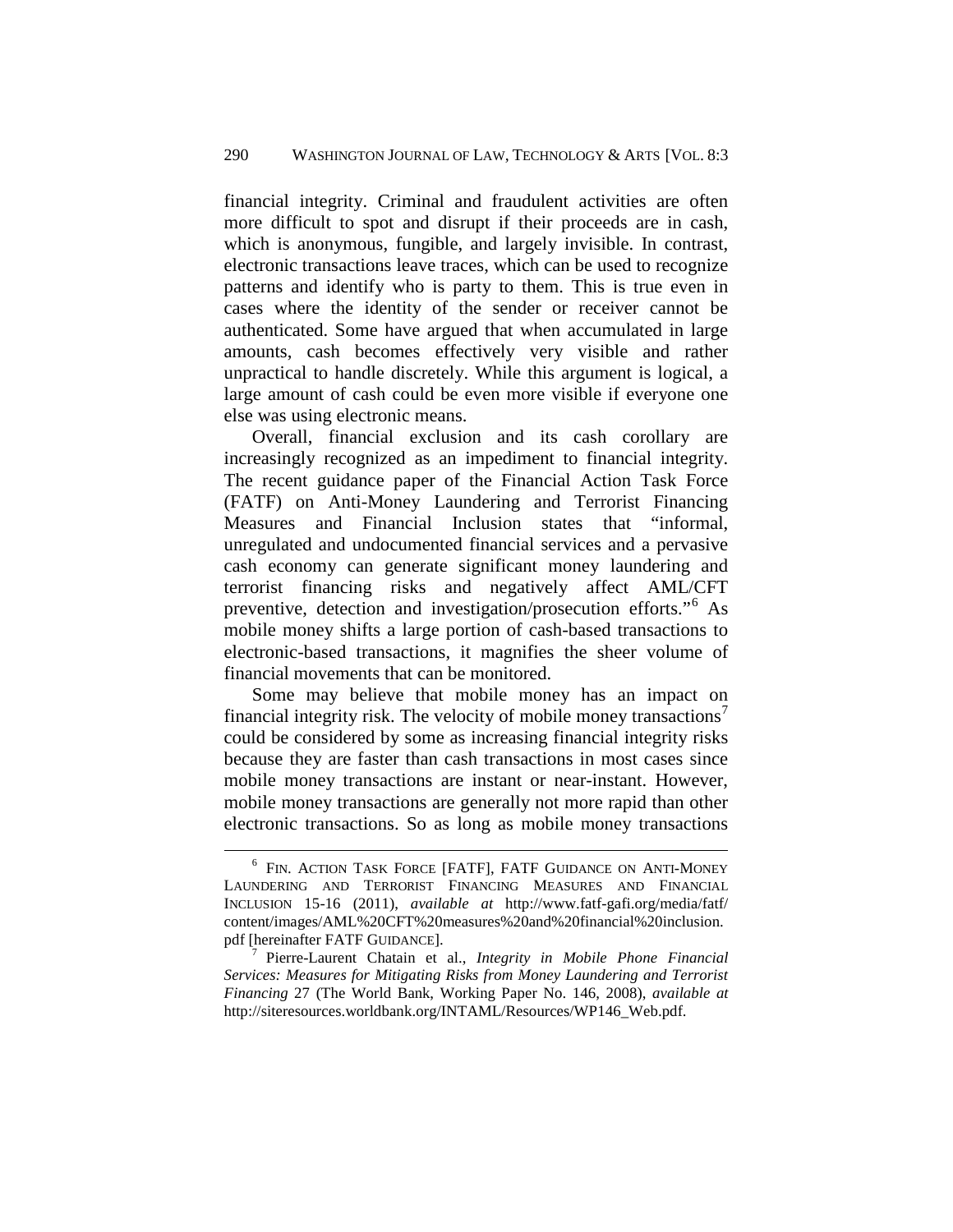are regulated as electronic transactions, there is little reason to be concerned by their velocity. Also, their speed can be met by realtime analysis, providing an opportunity for observation that cash cannot provide.

In fact, mobile money services have the potential to be lowerrisk products with respect to financial integrity. Let us not forget that mobile money builds on a mobile operator's core business model of high volumes and low denominations. MTN Uganda allows its customers to send or receive as little as  $\epsilon$ 1.5. Few electronic payment platforms would be able to match that. In its revised recommendations, FATF provides guidance on its riskbased approach and refers to lower-risk circumstances, which include "financial products or services that provide appropriately defined and limited services to certain types of customers, so as to increase access for financial inclusion purposes."[8](#page-7-0) This does not mean that mobile money services *per se* are lower risk, but they could be designed in such a way. To qualify as lower risk, mobile money accounts are generally capped with limits in terms of transactions (number of transactions and amounts transacted) as well as balances. MTN Uganda for instance has set a maximum account balance equivalent to €300. Of course, fraudsters and criminals may very well try to use mobile money services if they have no better alternative, but such use would cause their reprehensible activities to become quite visible and traceable.

### II. MOBILE MONEY GENERATES DATA

While reducing the dependency on cash and contributing to the increase in the number of electronic transactions, mobile money also produces a very strong asset for both financial inclusion and financial integrity: data.

Key to the fight against money laundering or terrorism

<span id="page-7-0"></span><sup>8</sup> FATF, INTERNATIONAL STANDARDS ON COMBATING MONEY LAUNDERING AND THE FINANCING OF TERRORISM & PROLIFERATION: THE FATF RECOMMENDATIONS 64 (2012), *available at* http://www.fatf-gafi.org/ media/fatf/documents/recommendations/pdfs/FATF%20Recommendations%20( approved%20February%202012)%20reprint%20May%202012%20web%20vers ion.pdf.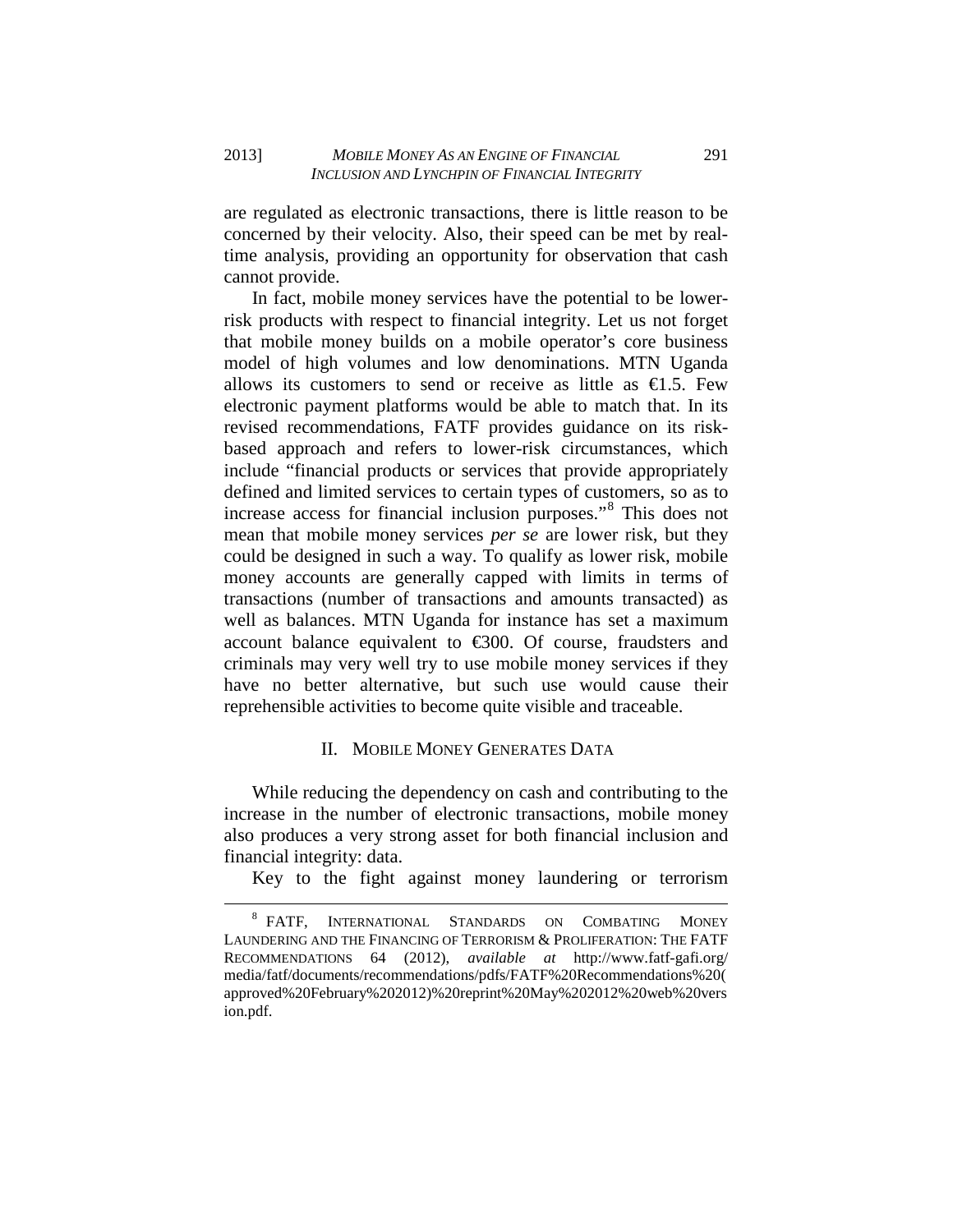financing is data, which comprises the entire AML/CFT value chain. Financial institutions are charged, among other things, to generate information about their transactions, to store and monitor that generated data, and to report on the suspicious transactions they identify. This is the purpose of most of the so-called "preventive measures" contained in the FATF recommendations.<sup>[9](#page-8-0)</sup> Public authorities are then responsible for following up on reported suspicious transactions. Recommendation 29 specifies the role of a Financial Intelligence Unit (FIU), which is to serve "as a national centre for the receipt and analysis of: (a) suspicious transaction reports; and (b) other [relevant] information."[10](#page-8-1) FIUs are dependent on the data produced by the financial services industry. The regulatory debate around new services such as mobile money often focuses on the ability of the industry to meet these demands and on whether or not non-bank issuers or providers have to comply with preventive measures. Clearly, if an entity provides a financial service such as mobile money, it should comply with those rules. The challenge is to ensure the rules are applied in a proportional manner.

The introduction of mobile money services also raises other questions: as it considerably increases the amount of electronic transactions and the overall quantity of data produced, what is the capacity of the overall value chain to handle that data? In countries where FIUs are formally in place and actually operational, they manage today, with different degrees of success, data representing the financial services operations of a minority of the population (12 percent in the case of Tanzania, for example). Can they handle the volume of data representing the transactions of 50 percent of the population? And later 75 percent?

If capacity can be an issue, the question of the efficiency of the AML/CFT controls becomes even more important. Mobile money services can be used for all types of transactions, but many of the schemes launched in developing countries are designed to capture low-value transactions. Should AML/CFT controls apply to small value transactions in the same way as they apply to larger value

<span id="page-8-1"></span><span id="page-8-0"></span><sup>9</sup> *Id.* at 62-66 (Recs. 9-23). <sup>10</sup> *Id.* at 24.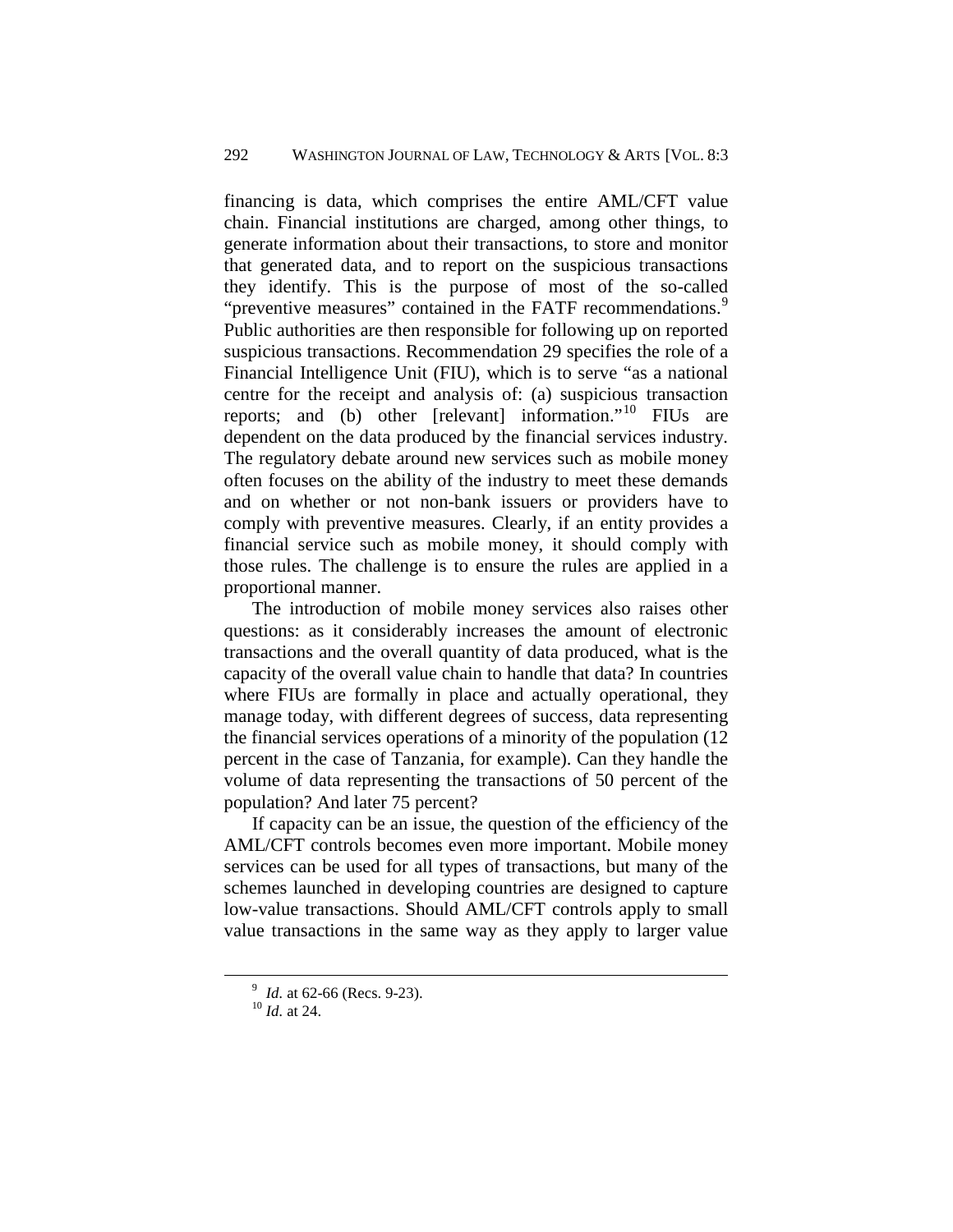transactions? The answer is likely to revolve around the application of the risk-based approach.

New data and more data—thanks to the introduction of mobile money services—should prove very helpful on the financial inclusion front. Understanding how poor customers transact might start to shed some light on the behaviors and the needs of a segment of the market that has largely been ignored by many financial services providers. Although little has been done in that area, and a payment behavior does not necessarily reflect the same behavior for other services, there could be interesting applications in the areas of credit and insurance. Insurance services in particular are a great example of a highly data-dependent business that has had very little success in reaching down-market. Without consumer behavior data, the business case for providing insurance to the poor becomes very difficult to build. If insurance providers had access to payment data of poor customers, they could begin to build the business case to serve a new, diverse portfolio of customers. This concept of data's ability to better illustrate a segment of potential customers and allow providers to selectively market to them is of course not specific to the insurance industry; in general, one can imagine how a bank might utilize payment behavior data to develop opportunities to cross-sell additional products, such as credit or long-term savings accounts, that improve the business case for a low-value bank account.

The opportunities discussed above—while providing significant advantages to financial services institutions bold enough to innovate—also place the mobile operators that generate this data in a very sweet spot. This data creates potential new revenue streams that improve the business case for mobile operators. They can now selectively sell data to parties that can utilize it to market products and services that are not in direct competition with mobile money, but rather help to broaden the services that can keep customers loyal to their existing mobile money scheme.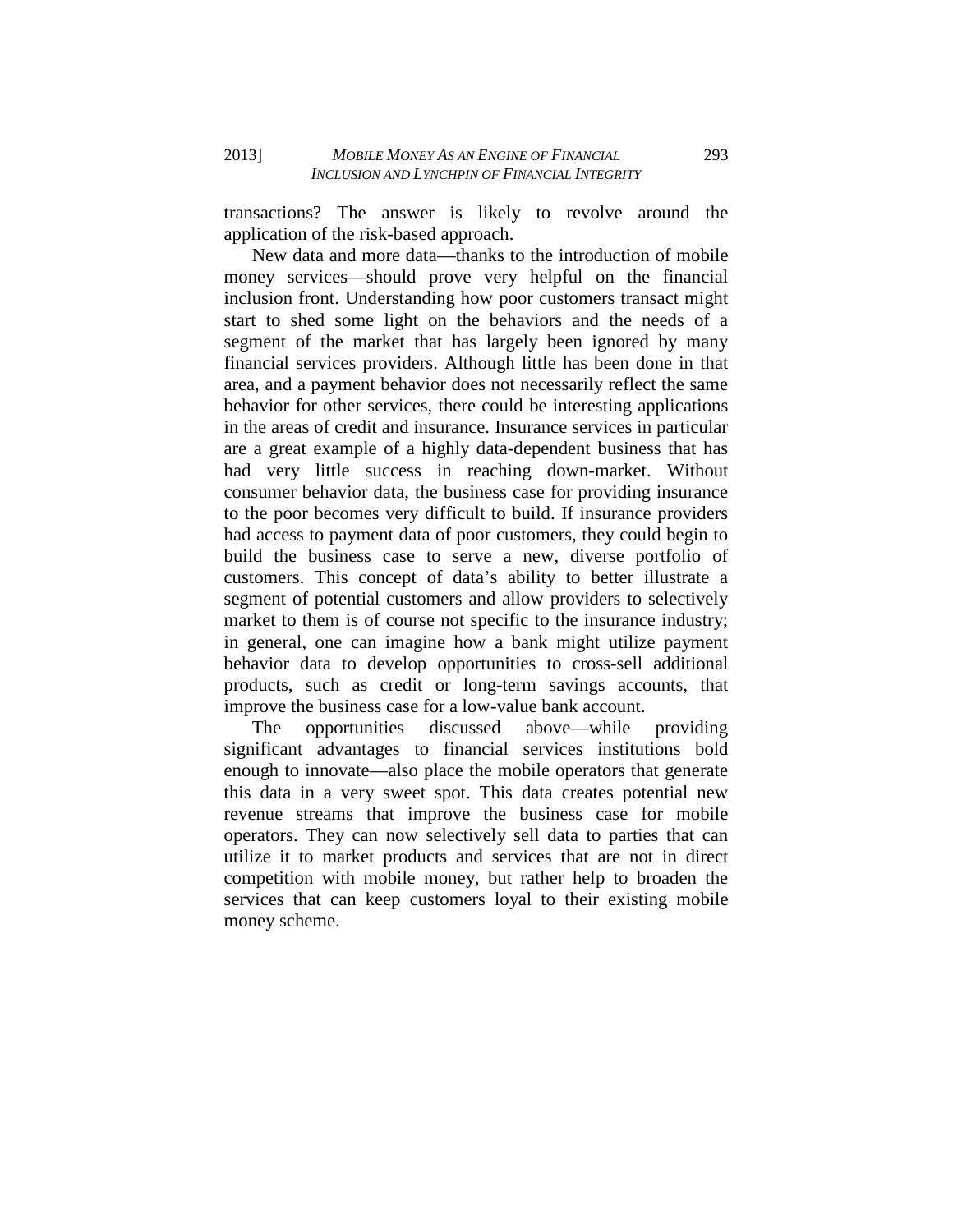## III. MOBILE MONEY ACCELERATES THE DEVELOPMENT OF ACCOUNTS

If financial inclusion and financial integrity have a common enemy in the form of cash, they may have a common ally in the form of an account, which is an important element of the backbone for financial services. The development of mobile money services increases the number of accounts and sheds a new light on their role for financial inclusion and financial integrity.

Mobile money is often seen through the prism of transactions and presented as a money transfer service and/or a payment platform. Airtel money services in India may "not [be] just about money"; $^{11}$  $^{11}$  $^{11}$  its use cases are centered on sending, transferring, and paying. The need to move money around in an efficient and convenient way is certainly a strong explanation behind the demand for mobile money, but it could not be met without an account. For wealthier users, a mobile money account will be an additional account that likely complements a primary bank account. Conversely, for poorer customers, a mobile money account is often the first one they have and has the potential to integrate them further into the formal financial services ecosystem by providing access to other accounts that cover the range of their financial services needs.

While mobile money is the gateway to an account, accounts are a gateway<sup>[12](#page-10-1)</sup> to using a variety of financial services. They can take different forms to allow more straightforward or sophisticated operations but in all cases, an account remains an essential tool. It provides its user with a financial identity through an account number, which may equate in some cases with a phone number or another legacy identifier. The mobile money account introduces an interesting dimension as it is effectively a transactional account,

<span id="page-10-0"></span><sup>&</sup>lt;sup>11</sup> Pia Heikkila, *Mobile Money on Slow Road in India*, THE NAT'L (Apr. 1, 2012), http://www.thenational.ae/thenationalconversation/industry-insights/ technology/mobile-money-on-slow-road-in-india. 12 Claire Alexandre, *Financial Regulators and the Gateway to Financial* 

<span id="page-10-1"></span>*Inclusion*, E-FINANCE & PAYMENTS LAW & POLICY, Sept. 2011, at 11, *available at* http://papers.ssrn.com/sol3/papers.cfm?abstract\_id=1968677.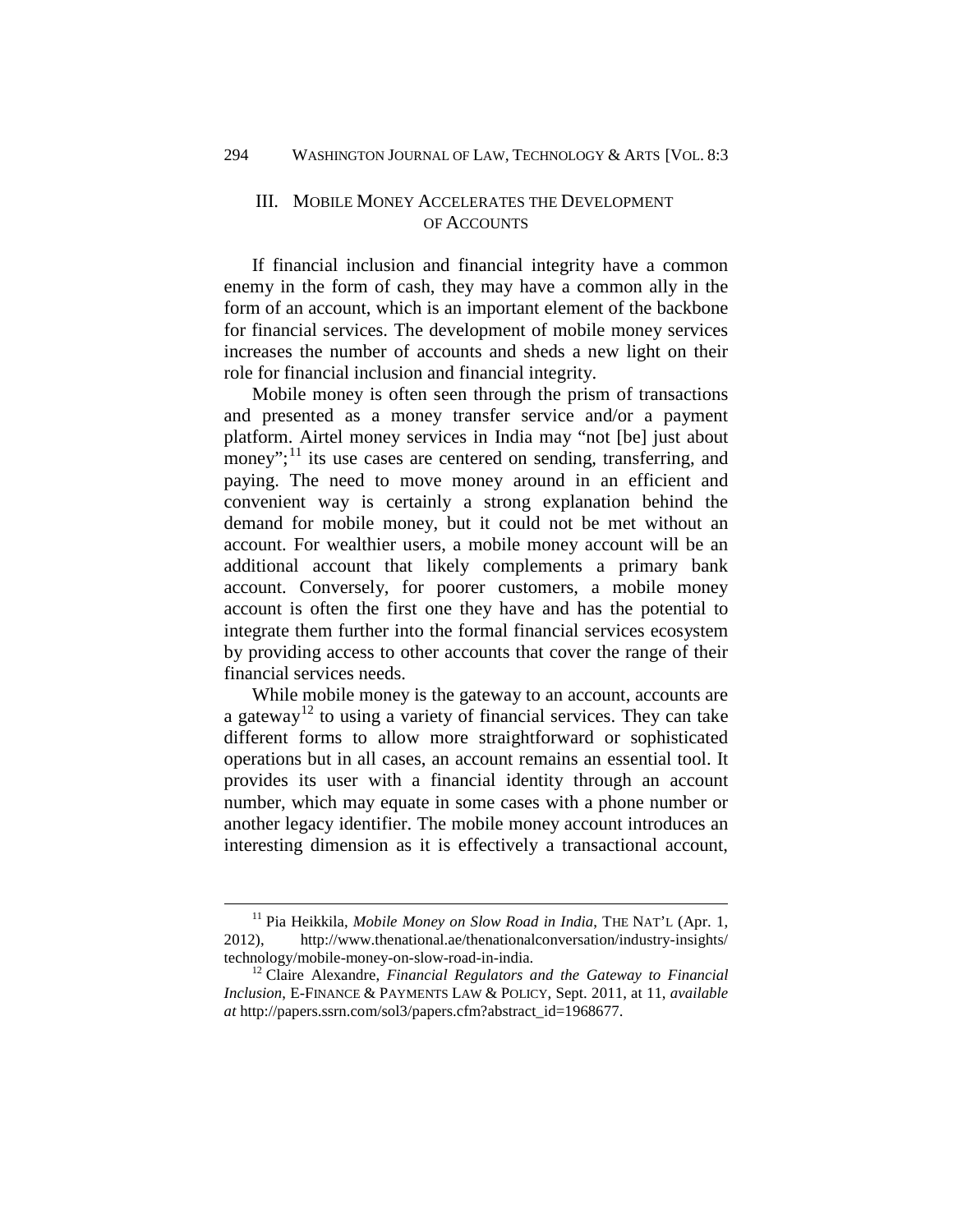whereby the main function of the account is to enable transactions and not to solely hold float.

The change in emphasis and its focus on transactions enables an important shift in how to think about the economics of the account. It is no longer solely based on float but now also includes transactions. It is not surprising therefore that the concept was first devised by entities whose business model is primarily transactional: mobile operators. They are accustomed to handling a large number of transactions that are completed in very small denominations. There is no reason why banks could not also start thinking in the same terms and design transactional accounts as well. One of the reasons behind the high rate of financial exclusion lies in the design of accounts, which traditionally has required a minimum account balance at all times and fixed fees which are unrelated to the actual usage of the account. These attributes have placed standard financial accounts out of the reach of poor people.

Beyond their purpose of enabling transactions, mobile money accounts are also often low-value accounts. There are limits on how much one can transact or hold. These limits can be designed by the provider to meet the needs of a specific customer base but control its costs and exposure. They are often also set to reduce *ex ante* the money laundering and terrorism financing risks, and to benefit from lighter Know Your Customer (KYC) controls. In both cases, low-value accounts are attractive for poor customers, meeting some of their financial services needs while not presenting high barriers to entry.

From a financial inclusion perspective, a low-value account is much more interesting than a no-frills account because it is more likely to drive usage rather than simply access. The former is designed to be in some way or form profitable and does charge fees to customers using it; it is based on the analysis that poor customers can and will pay for services which meet their needs but need variable rather than fixed fees. The latter cannot earn revenue directly from the customers (there are usually "free" accounts, which by stipulation cannot incur any fees) as it is often mandated by governments upon service providers. To minimize their loss, these providers are likely to seek to limit the availability of such products and unlikely to market them actively. As expected, nofrills accounts have met limited success; once opened, they remain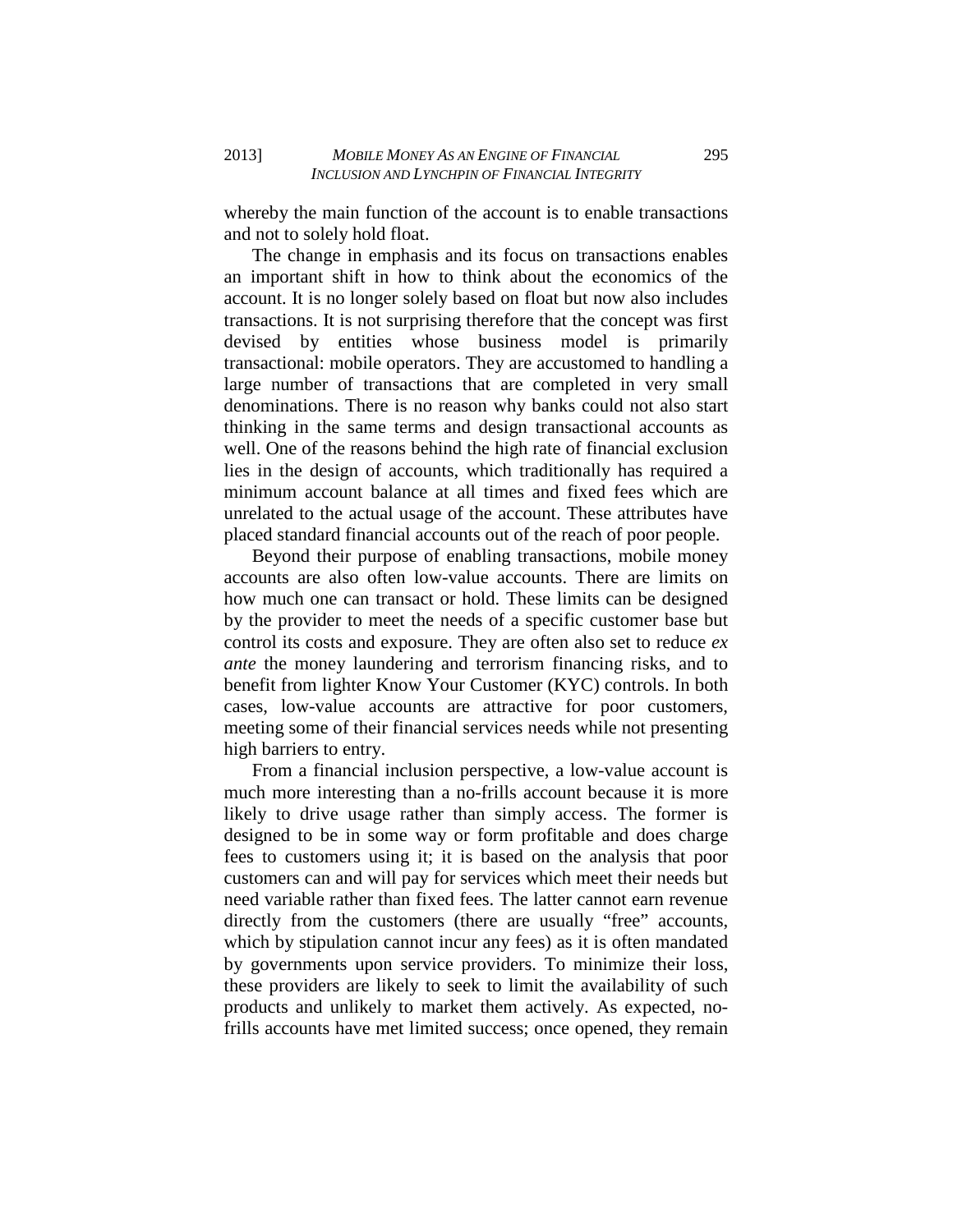dormant and are seldom used. This is the case in India and South Africa.

From a financial integrity perspective, the main benefit of accounts is to establish stable "business relationships" through which transactions can occur rather than witnessing stand-alone transfers on an occasional basis or the use of prepaid cards. This is an equally important point on the financial inclusion side: some services are mere money-transfer services, or over-the-counter solutions, for instance Easypaisa when it started in Pakistan or Tigo Cash in Paraguay. That way, it is relatively similar to Western Union, although for domestic remittances. It is also a popular method of paying bills. The account goes one step further. Overall it is a more recurrent proposition, which makes it easier to move towards a cash-light ecosystem. The account also helps correlate payments across the payment network and makes it easier to collect and analyze data.

## IV. REMOVING REGULATORY BARRIERS

Mobile money *can* deliver on promises for financial inclusion and financial integrity provided it has the means to develop. While this may sound obvious, the basic supply-side regulatory conditions for mobile money to be issued and used—and therefore begin to develop—are not yet in place in most geographies. Debates are numerous and passionate about the complexity of the issue, the uncertainty, and the risks. Due to the novelty of mobile money businesses, it is not surprising that many are quick to raise issues around consumer protection; the emphasis on the data digitization component of mobile money especially contributes to concerns regarding consumers.

There is very little question regarding the importance of consumer protection, and there are a number of regulatory issues to address on the demand side. For example, ensuring that terms and conditions as well as retail tariffs are published and available seems very sensible. Requiring mechanisms for customers to complain and even a redress mechanism is common sense. Generating and processing and/or storing electronic data require some level of protection on behalf of the consumer. However, sequencing of these regulations is critical to the development of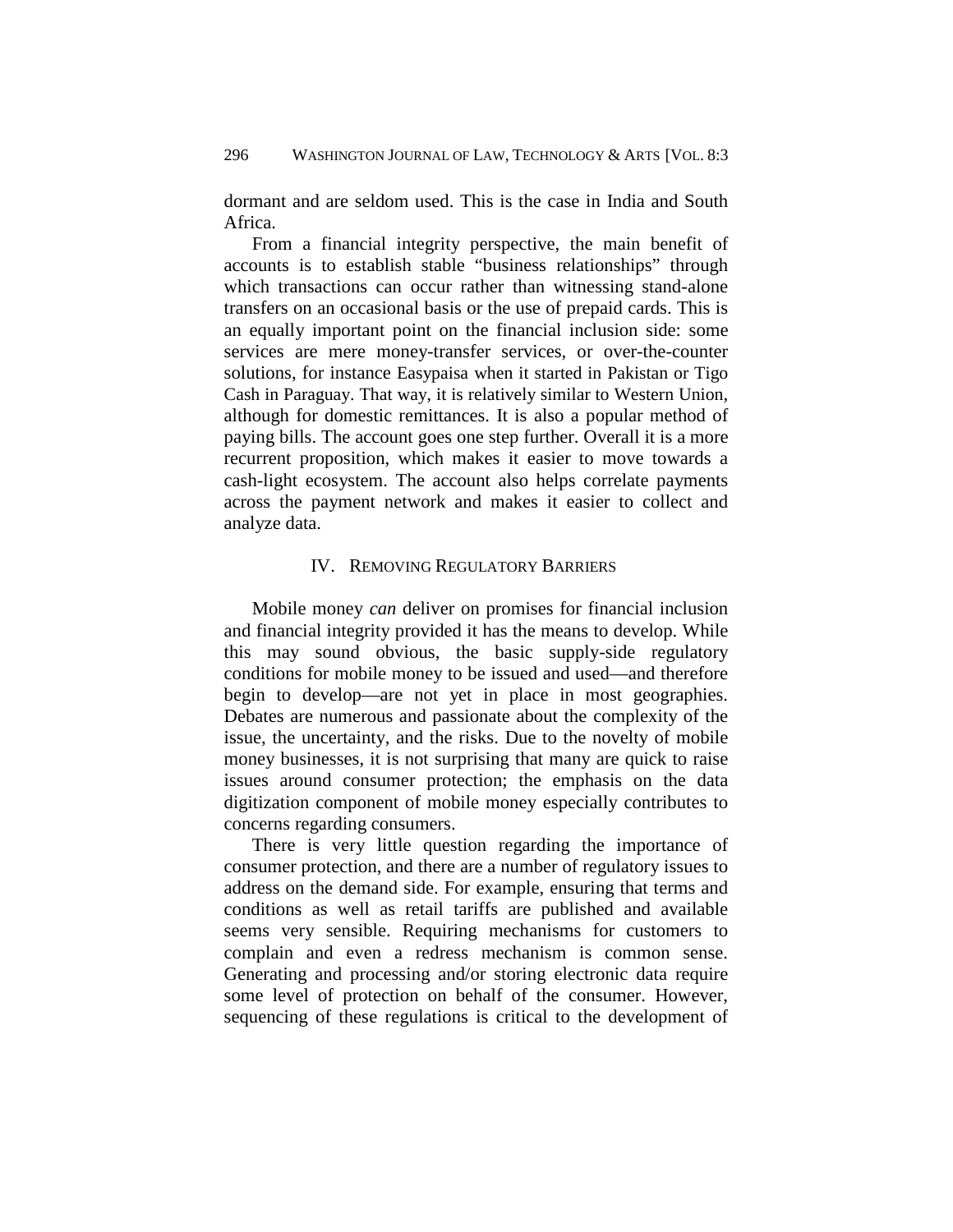mobile money. Focusing on these types of regulatory requirements before having even addressed the basic enabling regulatory framework is shortsighted and can impede the initial stages of development. If mobile money services cannot develop, there is no mobile money consumer or data subject to protect. So while not undermining the importance of having the right regulation on the demand side, the priority of any regulator today should be to create an enabling environment for mobile money and to address the supply-side barriers.

A way forward is to move away from a one-size-fits-all regulatory model tailored around one product—credit—and one set of financial service providers—credit-issuing institutions. This way forward implies creating more classes of licenses, allowing tiered controls for account opening, and enabling distribution beyond bank branches through agents and retailers. Ironically by doing so, regulators—although they may disturb the established operating and business models of incumbent banks—may actually contribute to helping them become more efficient and better positioned to serve more customers.

In fact, mobile money is much simpler than it seems at first sight, even from a regulatory perspective. Take the "mobile" element first. It essentially refers to the distribution method the electronic money issuer has decided to use. So the regulatory risks associated with the "mobile" part in mobile money should be dealt with as part of the management of any technology and of the operational risks inherent to any financial service. Presently all financial services have important technology components; technology is not specific to mobile money. There are singularities around mobile technologies, whether at the level of the communication protocols or on the device side, but again they are not unique to mobile money and should be considered within the context of all technology and operational risks. They are present in mobile banking<sup>[13](#page-13-0)</sup> for instance, when a bank allows its customers to access their bank account using a mobile device. Regulatory frameworks are generally more useful and efficient when they

<span id="page-13-0"></span> $13$  In this case, the bank is offering a mobile-based service, but does not issue electronic money, so it is not mobile money.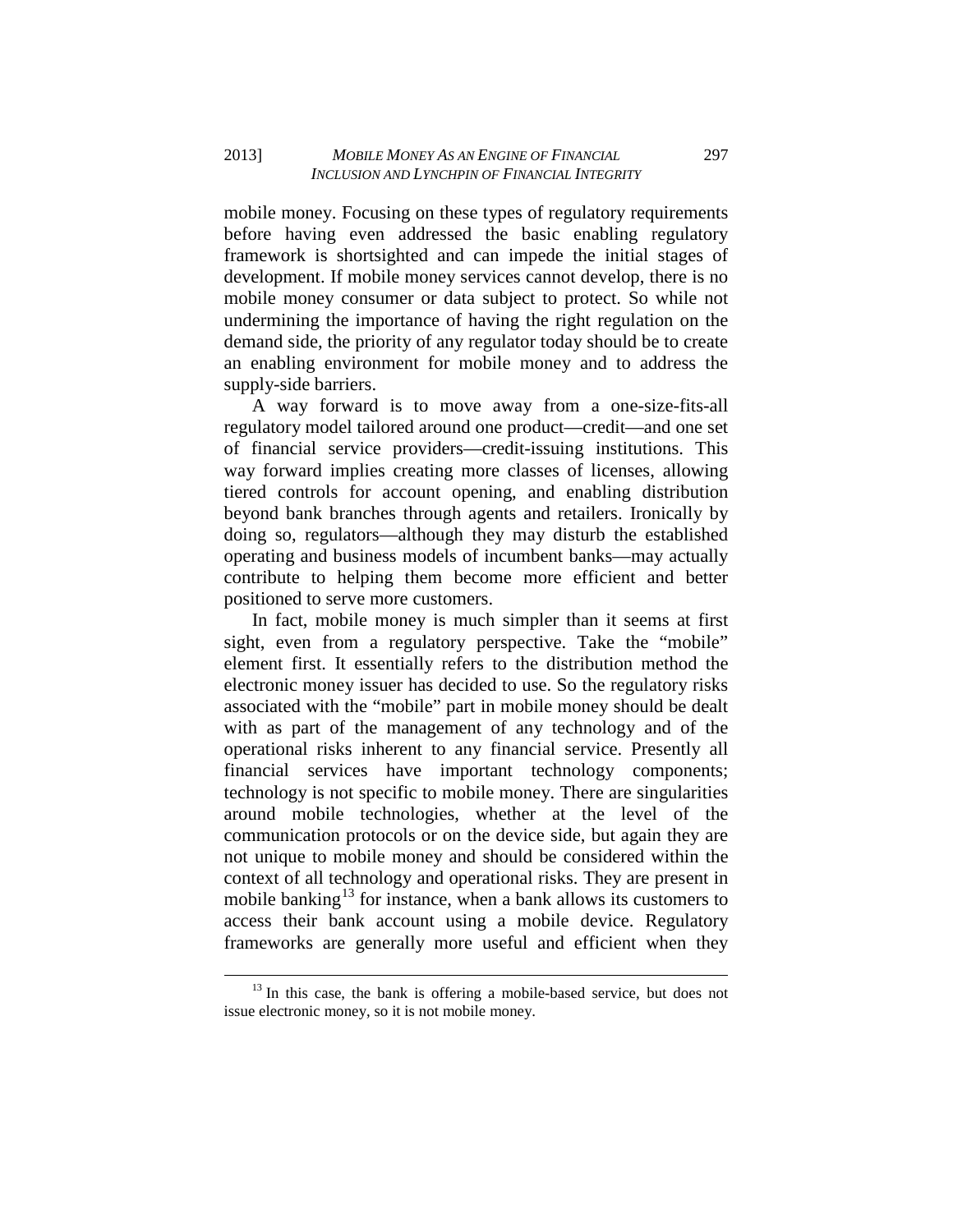remain neutral from a technology perspective. So there is no need for specific "mobile money" regulation *per se* but instead for rules on electronic money that also apply to mobile money services. Unsurprisingly the "money" element is the most important. From a regulatory perspective, mobile money is not an alternative currency, it is essentially the same currency in electronic form: mobile money is already included as a monetary aggregate through the pooled accounts at the banks. It can be offered by a mobile operator but not exclusively: a bank can also offer a mobile money service, or even a retailer or a technology provider.

The confusion around mobile money usually stems from the question on the licensing of the issuing entity, in particular when it is not a bank. There should be no doubt that any issuer of electronic money must be regulated and therefore licensed to offer the service. This principle is also valid for mobile operators or any third-party technology provider or retailer. The issuing entity should, however, be regulated as an e-money issuer and not as a credit issuer (i.e., a bank). Financial services regulators are mostly accustom to dealing with banks and tend to associate any funds received from the public as deposit-taking, an activity over which credit-issuing entities have a monopoly. However, electronic money is not a deposit, so electronic money transactions cannot be intermediated by the issuer if it is not a bank. Both the European legislation<sup>[14](#page-14-0)</sup> and the Philippines' circular on electronic money<sup>[15](#page-14-1)</sup> which were precursors in mobile money regulation—are very clear on that point. An e-money issuer that is not a bank is usually required by legislation to safeguard those funds and place them within a commercial bank, which is the regulated entity from a prudential perspective. So electronic money should be regulated, but there is no need to regulate the same funds twice.

<span id="page-14-0"></span> $14$  Council Directive 2009/110, E-Money Directive, 2009 O.J. (L 267) 7 (EC), *available at* http://eur-lex.europa.eu/LexUriServ/ LexUriServ.do?uri=OJ:L:2009:267:0007:0017:EN:PDF. 15 Amando M. Tetangco, Jr., *Guidelines Governing the Issuance of* 

<span id="page-14-1"></span>*Electronic Money (E-Money) and the Operations of Electronic Money Issuers (EMI) in the Philippines*, Bangko Sentral ng Polipinas, CIRCULAR NO. 649 (Mar. 9, 2009), *available at* http://www.bsp.gov.ph/downloads/Regulations/ attachments/2009/c649.pdf.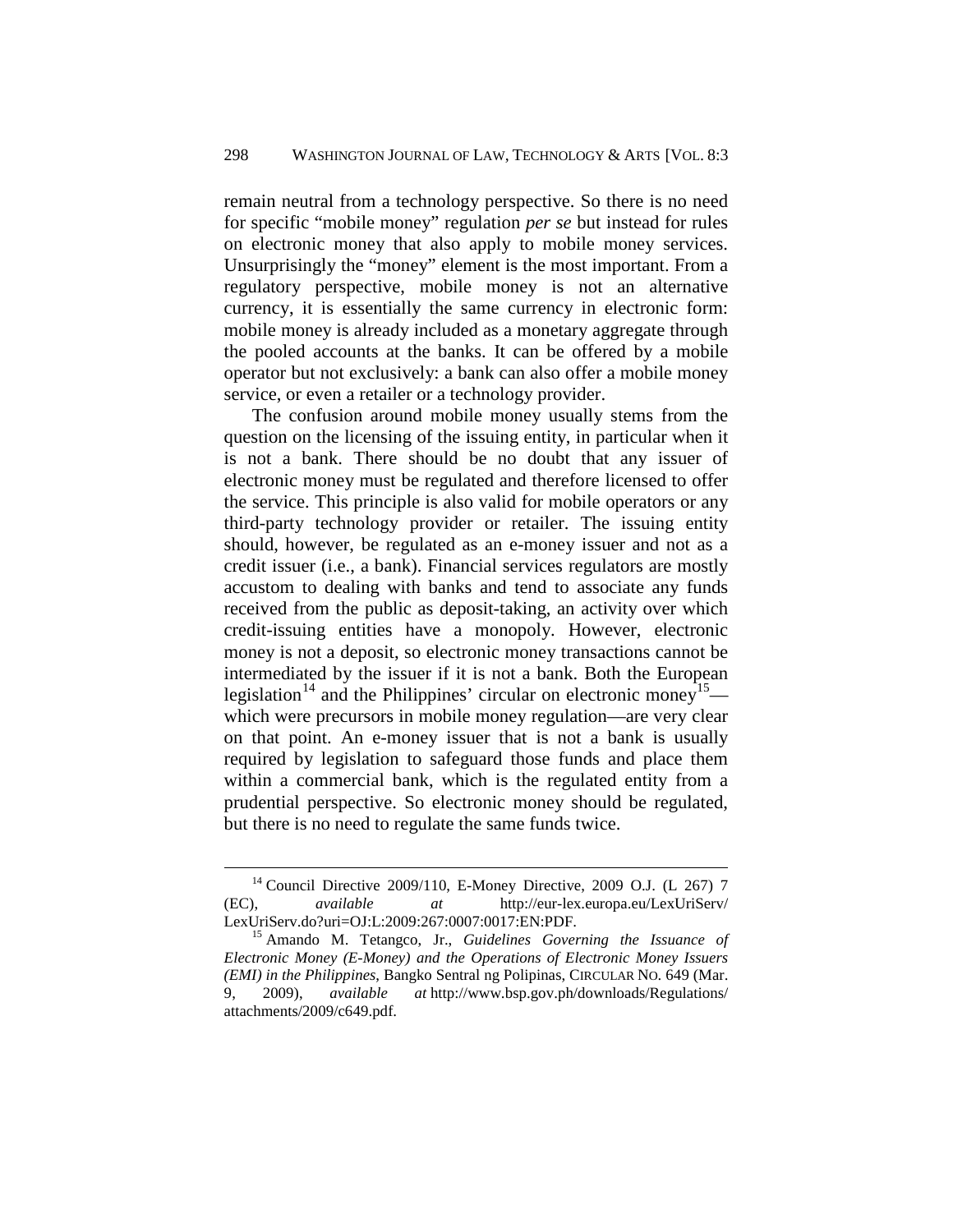In many countries today, there is still no option to issue electronic money without being a bank, buying a bank, or applying for a banking license. There must be more efficient ways to increase the amounts of electronic sources of funds and contribute to improving the efficiency of the payment systems and thereby of the overall financial services sector. Creating new classes of licenses for electronic money issuers is an important step to progress mobile money.

Another regulatory hurdle that mobile money faces relates to account opening. Mobile money issuers are unlikely to invest in mobile money if opening a mobile money account, which is the first step toward using the service, is made impossible or difficult. In many cases today, the same requirements are imposed for customer due diligence (also referred to as Know Your Customer) for any type of account, no matter what amounts they hold or are enabled to transfer. This is unfortunate for two reasons: (1) it defeats the purpose of the controls; and (2) it makes the overall system inefficient.

A uniform  $KYC^{16}$  $KYC^{16}$  $KYC^{16}$  means that some customers will not be able to open accounts: they simply do not have the necessary identification documents. As a result, they will continue to manage their financial lives using informal instruments on which no AML/CFT controls are imposed. By placing too high a threshold, the controls are only applied to a very small proportion of the overall transactions and accounts. The total amount of transactions conducted by a given population remains the same; there is simply a greater proportion which happens informally and is therefore not controlled.

A one-size-fits-all approach is not proportionate to the risks of the different accounts. A low-value account ought to have less scrutiny than an account that can be used to transfer or hold more. The type of customer (poor or not) matters relatively little here: a customer is not low risk because he is poor; rather he is low risk when he uses a low-value product.<sup>[17](#page-15-1)</sup> Applying a disproportionately

<span id="page-15-1"></span><span id="page-15-0"></span><sup>&</sup>lt;sup>16</sup> The FATF has allowed some flexibility on KYC since 2003, but countrylevel regulation has often not implemented that option. 17 As also noted in FATF GUIDANCE, *supra* note 5.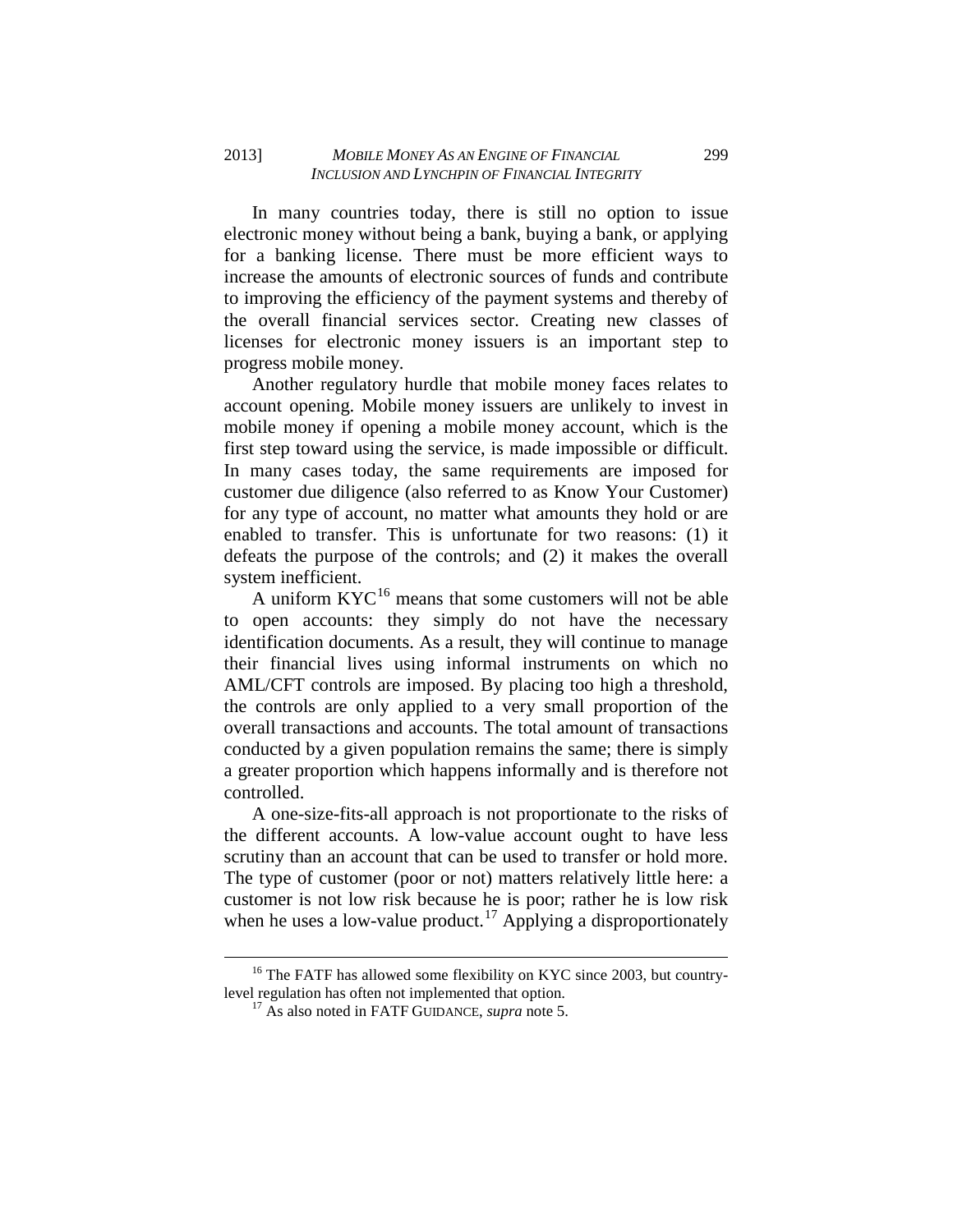high level of KYC to some accounts and/or transactions does not make them safer in any way but simply more expensive. Putting on a helmet, gloves, and a padded jacket before heading out for a stroll on a walkway similarly does not add much to one's security. It mostly adds cost and inconvenience. Finding the right level of KYC is a matter of efficiency for the service providers and for the whole system.

The solution is to apply a tiered approach whereby different KYC treatments apply to different types of accounts. Mexico has recently adopted legislation along those lines, starting with a very low level anonymous account with limited functionality and then progressively increasing financial and usage limits as the level of KYC increases. This principle of a gradual approach can also be found in the new FATF Recommendation 10 on Customer Due Diligence. The revised sets of international standards are most notable though for including this risk-based approach in the very first Recommendation. It reflects the significant shift exhibited by the intergovernmental organization in the last decade.

The restriction on distribution is the third regulatory hurdle and often an underestimated obstacle. Having mobile money issuers is one good thing, and being able to open an account is another. Having the option to open that account close to home or to work is even better. It excludes the use of bank branches that are relatively few compared to the size of the population.[18](#page-16-0) It requires instead the adoption of a broad distribution network, which can be composed of agents and third-party retailers or merchants. This model is not usual in the banking industry, where vertical integration has been the dominant approach. Such a model is expensive to deploy and operate. The solution is once more a tiered one, whereby different locations are available to manage different types of operations. If you only need to open a low-value account or to exchange cash against electronic money, you can go to the "mom and pop shop around the corner" (a small-scale, owner-operated nearby business), reasoning that they sell rice, soap, and pens, why not

<span id="page-16-0"></span> $18$  In 2010, there were less than 11 commercial bank branches per 100,000 adults in India and Serbia for instance. There were 35 in the U.S., 33 in Japan and 23 in the Netherlands. *Financial Access Survey*, INT'L MONETARY FUND, http://fas.imf.org (last visited Aug. 28, 2012).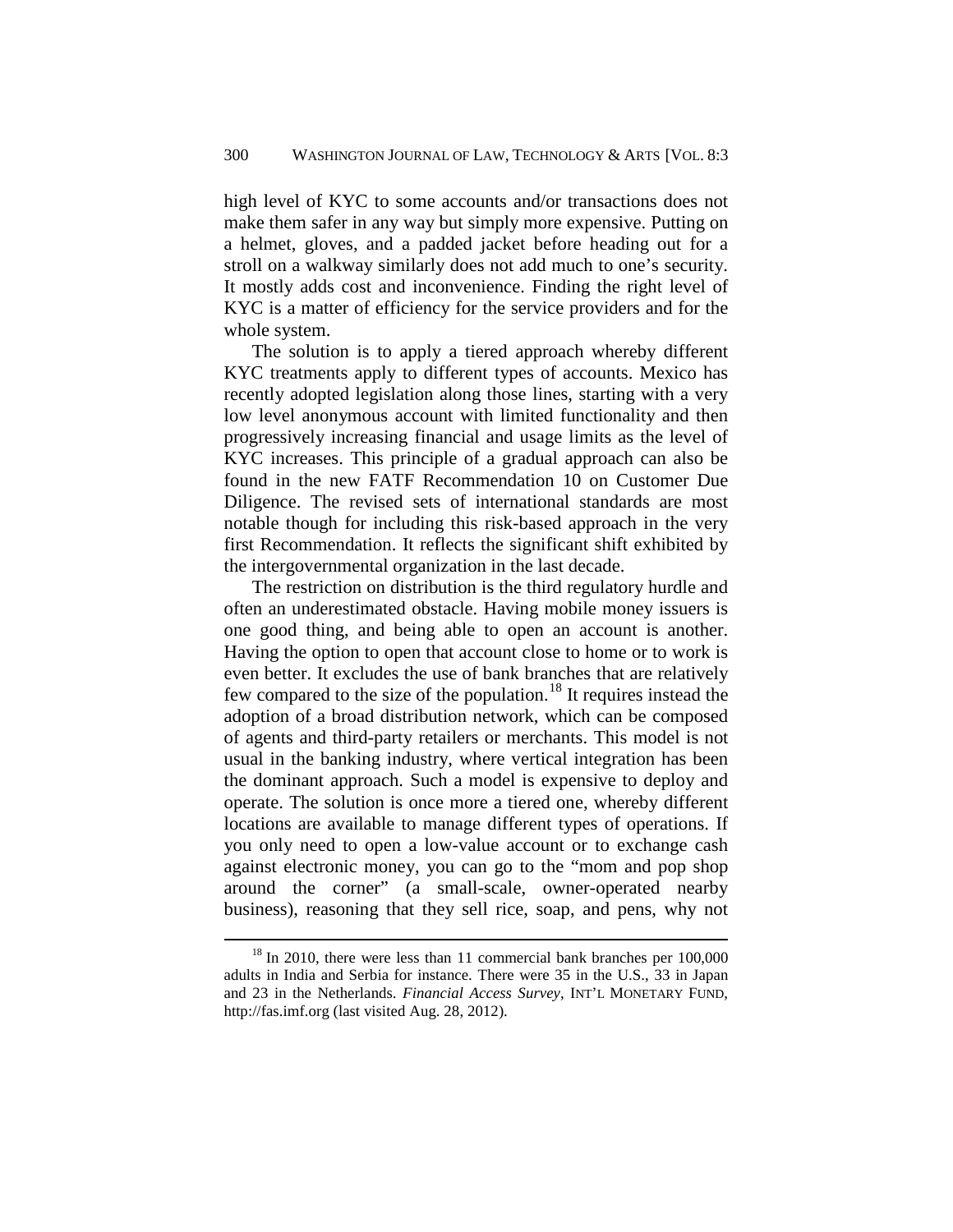also electronic money? If you need to complete paperwork to apply for a loan, you might find it convenient to hand your forms over to an agent. If however you needed to actually discuss a loan with a credit officer or buy a more complex financial product, at that point it might make sense to visit a bank branch.

In most industries, this tiered approach is very common. It is adapted to customers' needs and streamlines the costs of operations. To date, it has not permeated the banking industry, potentially in part due to frequent regulatory restrictions on the overall use of agents or third parties, the type of entities which can play that role, the type of services they can render or also the conditions they must meet to do so. In that case too, agents and merchants should be regulated but in a way that makes sense for the type of service they are providing and for the actual risks generated.

## **CONCLUSION**

When not portrayed as contradictory policy objectives, financial integrity and financial inclusion have often been presented as incompatible. Financial inclusion was said to put financial integrity efforts at risk by promoting the use of financial services by the majority if not the entirety of the population. For some expanding access in such a way remains a scary thought. Financial inclusion advocates were blaming financial integrity guardians for undermining their efforts by erecting strict KYC controls. In truth, there is no tradeoff between financial inclusion and financial integrity—on the contrary, they reinforce each other. And mobile money is strengthening that relationship.